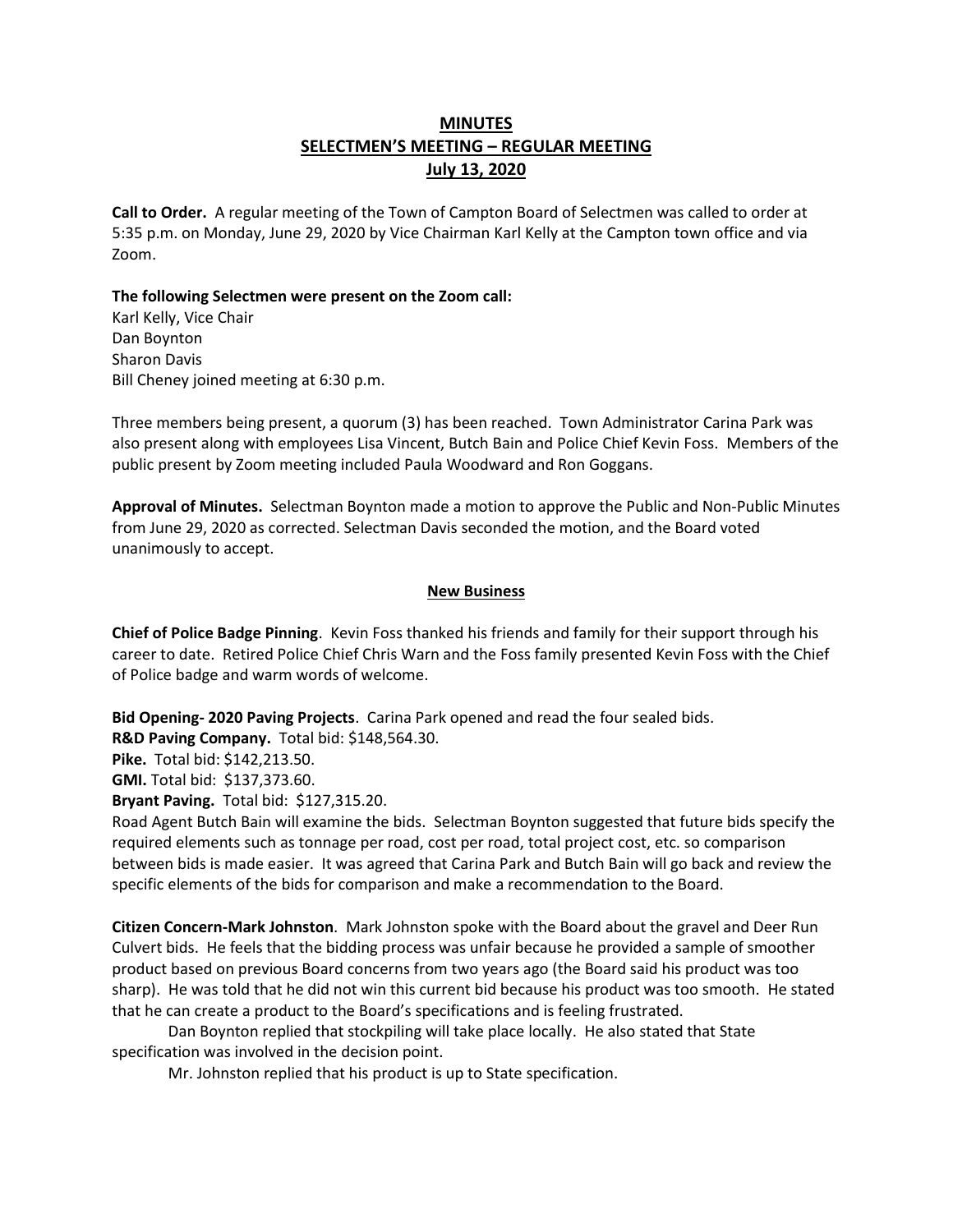Carina responded that Mr. Johnston's bid was higher in 2/3 of the 3 bid elements that the winning bidder Central NH Aggregates.

Selectman Davis stated that Karl Kelly and Bill Cheney inspected product from all bidders, and stockpiling would take place.

The BOS agreed that the bidding process will be reviewed and will be refined in the future to ensure fairness. The BOS thanked Mr. Johnston for bringing his concern to the Board so that improvements may be made.

**Board Concern- Town Clerk/Tax Office**. Hannah Joyce was asked to attend today's meeting to discuss on-going complaints received from residents about the TC/TX Office. Hannah Joyce was not present at this meeting. Selectman Davis read aloud a memo that was sent to Hannah Joyce last week. The memo read as follows:

"The Selectmen's office has been inundated with numerous complaints, both written and telephone, about your treatment of citizens needing to register vehicles or register dogs. Attached you will find copies of the written complaints.

The Town's Complaint Policy requires the Town to respond to written complaints within a stated period of time, to deal reasonably and sensitively with the complaints and to take action where appropriate.

You have been placed on the Selectmen's July 13<sup>th</sup> meeting agenda for 6 o'clock to explain to the Selectmen why Campton residents are experiencing unfavorable relations with you and your office, and what is your plan of action going forward to avoid these type of complaints. Your behavior is not just unfavorable to you and your office, but reflects negatively on the Town as a whole."

The BOS has asked Carina Park to forward the memo and attached complaints to the DMV and Secretary of State's office.

### **Old Business**

-none-

### **Correspondence**

**NH DOT Statewide Sign Replacement Project.** The bidding process has begun and will be sent out in July.

**Property tax.** A resident bought a property at auction in 2002. The parcel is shown at 0.91 acres but the parcel has been surveyed at 0.55 acres. The resident is looking for monetary relief since she has essentially been overpaying. Carina Park suggested that a refund should cover the 2-year period since the town was made aware of the actual acreage. The Board agrees with this recommendation.

**2020 Financial Update.** Carina Park distributed an updated financial report to the BOS prior to the meeting. The BOS requested that Hannah Joyce provide an update on tax collections to date, including a comparison to the previous three years. Estimated revenues are due to the State by September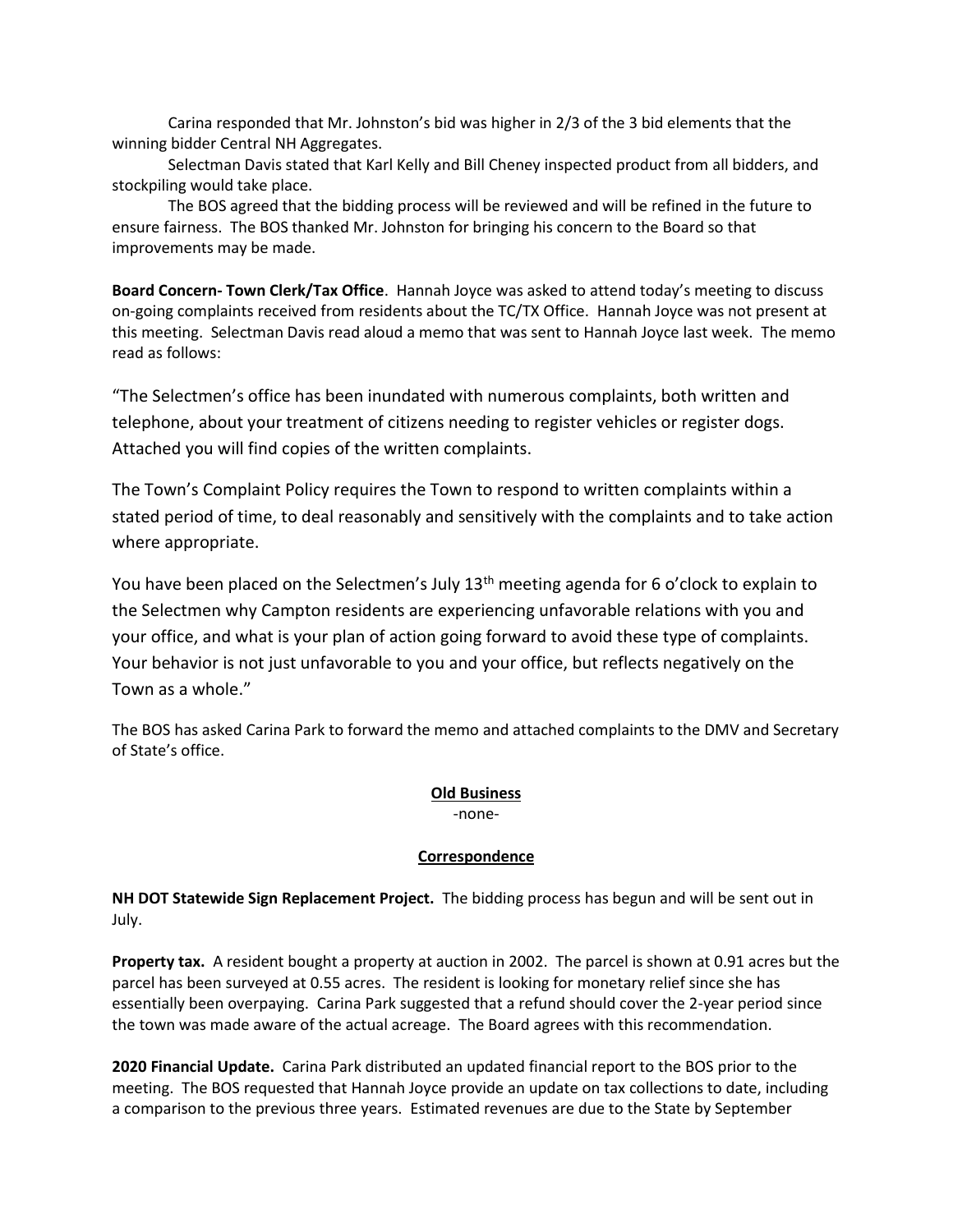1. Ms. Park stated that she would be very conservative in her estimation. "Capital Reserves" have not yet been funded pending an updated revenues report.

Ms. Park stated that the town received \$11,000 from the first GOPHERR submission and she is preparing to request \$10,000 in a second submission. The second submission does not include installation of the safety glass.

#### **Committee Updates**

Selectman Davis stated that an annual review of three policies was done: Deposit & Investment Policy, Debit Card Policy, and Complaint Policy. Selectman Boynton made a motion to approve the reviews and revisions; Selectman Davis seconded the motion, and the BOS approved unanimously.

Selectman Kelly stated that he spoke with Rick Stachecki regarding renovations in the Town Clerk/Tax Collector office. Mr. Stachecki said there was room for a small door with glass in the upper section for Hannah's office. An estimate will be obtained for a sliding window for inclusion in the wall.

A drop box to replace the slot in the Town Clerk/Tax Collector office is available on Amazon for less than \$200. The drop box will lock from the inside. The Board authorized the purchase of the drop box.

Selectman Boynton will be looking into a door buzzer.

Selectman Kelly has found a contractor who will provide a quote for a generator for the Town Clerk/Tax Collector office.

The Town Clerk/Tax Collector building will be rekeyed when the renovations take place with additional keys for appropriate staff. The need for a key lock box was discussed.

Carina Park stated concerns with the volume of PPE and cleaning supplies being used in the Town Clerk/Tax Collector officewhich has used more PPE/cleaning supplies than any other department. Carina's concern is that the town may not be able to obtain the amount being requested. The BOS agreed that no employee should be at risk due to not having appropriate PPE/cleaning supplies but will look into what a reasonable quantity is for each department's individual needs.

Carina raised a question about the Police Department's retired Durango. The vehicle has been stripped and is currently parked near the highway department. This item will appear for discussion at the next BOS meeting.

Carina has been selected to be on the Grafton County Broadband Committee. The committee will be lobbying for additional funding for upgrades. Carina said that she has submitted Dan Boynton's name as a substitute.

#### **Board Concerns and Directives**

**Dan Boynton** – stated that the closing date on the Miller property is being extended due to grant funding timelines.

Campton Cupboard parking remains unresolved. Selectman Cheney stated that the State does not have a say in the matter since it doesn't own the area where people are parking, the Campton Village Precinct owns that area.

**Karl Kelly** – would like to see the town complex entryway improved since water collects there. It was suggested that the Road Committee take this matter on and come back to the BOS with recommendations.